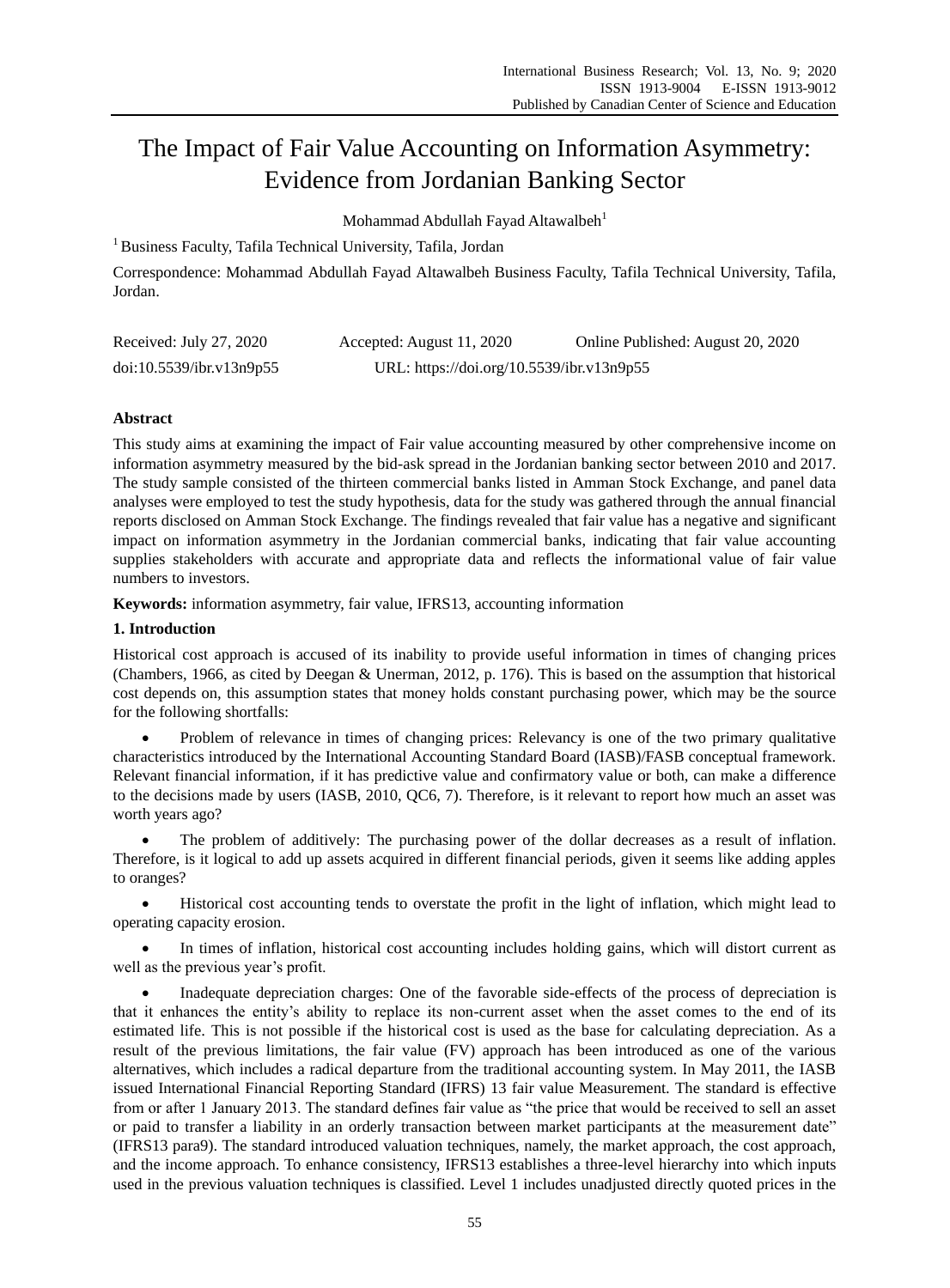case of identical asset or liability if an active market is available. Level 2 includes observable inputs other than quoted prices in Level 1, which include prices quoted for a similar asset or liability in an active market. If the market for the asset or liability in question is not active, then the quoted prices for identical assets and liabilities are included. Level 3 includes unobservable inputs, i.e., inputs for which market information is not available. Such inputs should use the best information available (IFRS13, Para: 76, 77, and 78).

An increasing number of international standards allow or require entities to use fair value for financial reporting purposes, previous studies suggest that using fair value accounting (FVA) might cope with the objectives of financial reporting as FV seems to give relevant information to the users of general purpose financial reports, (Barth et al., 2001). In the same context, some studies suggested the establishment of an IFRS committee to ensure the appropriateness of IFRS applications, specifically the fair value implementation (Shbeilat & Al Harasees, 2018).

IASB has released a set of criteria that direct the use of fair value. IFRS 13 fair value Measurement offers a framework for fair value measurement. Proponents of FV argued that using FV accounting would enhance the relevancy as a qualitative characteristic of accounting information, which will help users make their decisions better. In contrast, critics to FV approach argued that the numbers derived through FV accounting might be confusing and misleading to users and could be used by an opportunistic management to influence the investor's behaviour regarding wealth transfer. Also, FV includes the problems of volatility and procyclicality (Vera, 2014). Although we maintain that transparency is of the essence, this paper aims to investigate whether FVA can enhance transparency by reducing the level of information asymmetry. The focus of our study would be on IFRS13 FV measurement as endorsed by IASB. We expect that our findings would confirm or refute our assumptions about the content and role of FV in reducing information asymmetry.

The conceptual framework for financial reporting 2010 issued by the IASB stated that investors and creditors require information that helps them determine the company's future net cash inflows, amounts, pacing, and volatility. (IASB, 2010, OB 3). It leads to our expectation that for the users, the FVA numbers might prove to be a tool to achieve the previous objective by enhancing the users' ability to forecast future cash flows including the amounts and timing of returns. Conversely, opponents of using FV claim that FV numbers are reliable only under steady economies (Liao et al., 2013). Critics also argue that previous studies revealed that FV has many shortcomings, which make it not only irrelevant but also might prove to be confusing. Therefore, critics call for the use of the cost model (Vera, 2014).

The current paper aims to examine the impact of using FVA on information asymmetry. To achieve this objective, the bid-ask spread was employed as the dependent variable. This would allow to directly capturing the impact of using FVA on information asymmetry. Bid-ask spread is a better measure of information asymmetry among market participants (Liao et al., 2013; Muller et al., 2011). If FV amounts have informational value, then their disclosure, we may expect, would reduce information asymmetry. Our paper depends on data of Jordanian commercial banks listed on Amman Stock Exchange (ASE) between 2010 and 2017. Consistent with previous studies (Fontes et al., 2018; Muller et al., 2011; Vergauwe & Gaeremynck, 2019), the findings reveal that information asymmetry is negatively and significantly related to the disclosure of fair value numbers.

## *1.2 Literature Review*

# 1.2.1 Fair Value and Information Asymmetry

Using a sample of European real estate firms over the 2007–2010 period, Vergauwe and Gaeremynck (2019) investigated whether measurement-related fair value disclosures minimize information asymmetry and if this decrease is accurate, utilizing various measures of information asymmetry. The findings indicated a negative relationship between the extent of fair value disclosures and the bid-ask range. However, they found no connection with two additional measures of information asymmetry (zero returns and price impact). Also, the analysis failed to find indications that organizations using model estimates benefit most specifically from that extra information.

Fontes et al. (2018) examined whether the use of fair value measurement in banking capital decreases the asymmetry of information and whether that is influenced by own recognition of credit risk benefits and loss. The results showed that measurements of fair value of assets reduce information asymmetries, and this decrease is more than twice as large if banks identify their own credit risks, gains, or losses. In addition to this, the study showed that banks that received comprehensive narrative disclosures on their own credit risk are less exposed to the bid-ask spread. Using a sample of agribusinesses listed in Australia, Colly et al. (2018) claimed to provide the first empirical evidence for the agricultural sector on the relevance of FVA. The study examined the forecasting power of the fair value of biological assets for future operating cash flows. The results revealed that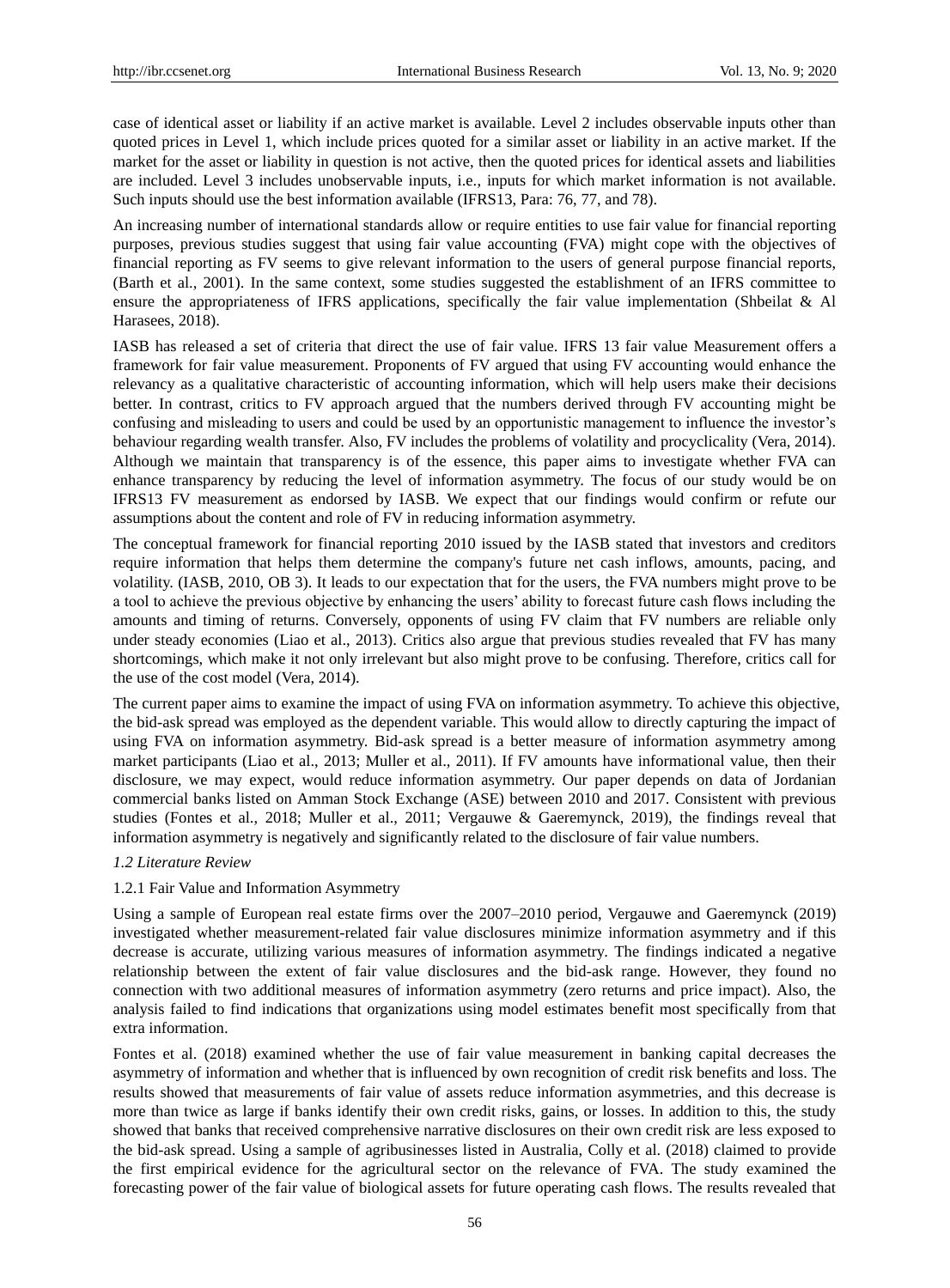fair value measurements of biological assets do not provide incremental forecasting power for future operating cash flows.

Weiss and Shon (2017) examined the impact of discretionary disclosure of the fair value of eighteen bank holding companies required by the Securities and Exchange Commission (SEC)'s Corporate Finance Division unique additional disclosure items in 2008 and for which an eight-factor index was established to evaluate the influence of such disclosures on information asymmetry.

Liao et al. (2013) examined whether US banks' fair value has any relation with information asymmetry in light of the financial crisis of 2008. The results showed a positive relationship between information asymmetry and fair value. In the context of usefulness of fair value in decision-making, Magnan (2013) found that using a fair value approach for the measurement in the financial reports has a negative impact on the cost of debt. This is consistent with the claim that FVA enhances the decision-making's usefulness. Muller et al. (2011) tested the effect of instituting fair value of non-current tangible assets on information asymmetry in the real estate industry in Europe, and the results revealed a high decrease in the level of information asymmetry by the obligatory adopters of fair value, and the voluntary adopters of fair value have a lower information asymmetry than the obligatory adopters. Laux and Leuz (2009) argued that fair value would increase transparency. Landsman (2007) argued that fair value figures are informative for users. Kothari and Lester (2011) argued that fair value information partially added to the financial crisis of 2008. In the same context, this paper aims at examining the impact of fair value on information asymmetry. Dignah et al. (2016) studied the impact of FVA on the price of equity capital of a sample of Asian banks. As banks charge a significantly larger amount of assets at fair value, the results indicated a significant reduction in the level of information asymmetry among mandatory fair value adopters. Besides, the findings showed similar results for quoted and unquoted assets.

Hui-Sung and Wei (2014) examined the effect of IFRS information asymmetry and corporate governance on the quality of accounting information. The results showed that the adoption of IFRS has reduced information asymmetry. In the same context, Surianti and Yadiati (2017) examined the impact of IFRS adoption, quality of accounting information and information asymmetry on cost of equity. The results showed that increased adoption of IFRS would reduce information asymmetry.

## 1.2.2 IFRS in Jordan

Jordan has begun to implement the full of IFRS standards (then called international accounting standards) without any modifications since 1997. For example, Article No. 6 of the Jordanian Banking law No.28—for the Year 2000—stated that the bank must be a public shareholding company and therefore, it should comply with all instructions issued by the Central bank of Jordan (CBJ) and Jordan Securities Commission. Furthermore, Article No. 14 explains that "the international accounting standards issued by the Board of International Accounting Standards are hereby adopted by all the parties subject to the Commission's monitoring and shall prepare their financial statements consistently therewith‖. Moreover, Regulations issued through the CBJ (for financial institutions) and by the Jordanian Insurance Commission (for insurance companies) require applying IFRS standards for regulated companies under their jurisdiction (IFRS, 2016).

This paper will add to the literature that considers the benefits and needs of the regulated financial reports, and it will extend studies that provide evidence about mandating the use of FVA. On the other hand, our study will provide evidence from the developing countries regarding the content and use of FVA.

## **2. Research Methodology**

#### *2.1 Data and Sample Selection*

The fiscal year of a public shareholding company is determined by article (185) of the Jordanian company law to start on January first and end on the thirty first of December of the same year. Moreover, article (62) of the mentioned law requires public shareholding companies to prepare and disclose a fully audited set of financial statements as required by IFRS. This should be done within the first three months of the company's new fiscal year. Data required in our study were manually collected from the financial reports disclosed by the study sample on the ASE. Appendix A presents a list of the study sample, and our primary sample includes all the thirteen commercial banks listed on (ASE) between 2010 and 2017. All the banks in the sample provided the required data for the period selected for the study, i.e., from 2010 to 2017, leading to 520 firm-year observations. Table No.1 shows the study sample selection.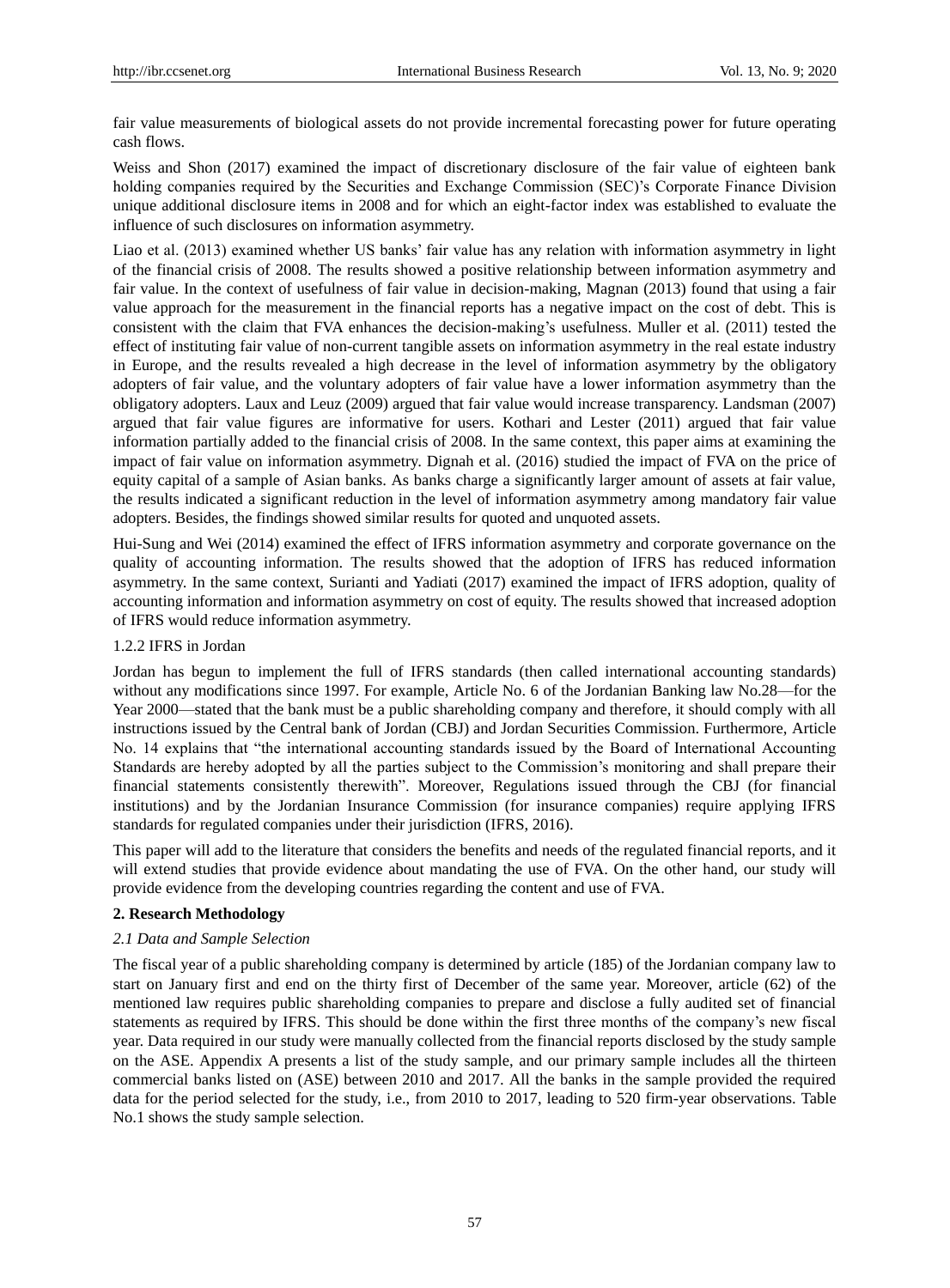#### Table 1. sample selection

| Total number of banks operating in Jordan               |     |
|---------------------------------------------------------|-----|
| Exclude: Jordanian Islamic banks                        | (4) |
| Exclude: Foreign banks                                  | 68  |
| Total number of banks in the sample (Commercial banks)  |     |
| $\sim$ $\sim$ $\sim$ $\sim$ $\sim$ $\sim$ $\sim$ $\sim$ |     |

*Source.* Jordanian Banks Guide, CBJ.

#### *2.2 Hypothesis Development*

Proponents of FVA as an alternative to the cost approach argue that assets and liabilities measured by fair value are more transparent, more relevant, and have a high level of reliability; and the reason is that the numbers under FV are quoted numbers (Ryan, 2008; Laux & Leuz, 2009). Based on the previous discussions, we expect that the use of the FV approach in the financial statements will contribute to reducing the level of information asymmetry. Depends on the previous discussion, the study hypothesis will be as follows:

*FVA has a significant impact on the level of information asymmetry in the Jordanian commercial banks.*

#### *2.3 The Study Model*

Depending on previous studies (Fontes et al. (2018), Liao et al. (2013), Ball et al. (2012) and Muller et al. (2011)) the following general model was developed:

$$
SPREAD_{i,t} = \beta_1 FVA_{i,t} + \beta_2 SIZE_{i,t} + \beta_3 LEV_{i,t} + \beta_4 ROI_{i,t} + \varepsilon_t
$$

Where  $SPREAD_{i,t}$  indicates the bid-ask spread for bank I at time t.  $FVA_{i,t}$  is the FVA measure for bank I. while  $SIZE_{i,t}$  is the size of bank I at time t.  $LEV_{i,t}$  is the leverage ratio for bank I at time t, and  $ROI_{i,t}$  is the return on investment for bank I at time t.

Information asymmetry is set as a dependent variable (Fontes et al., 2018; Ball et al., 2012; Muller et al., 2011). Subsequently, we measured information asymmetry using bid-ask spread which has been used widely as a proxy for information asymmetry (Muller et al., 2011). This paper defined bid-ask spread as the daily difference between the best ask price and the best bid price divided by the average of bid and ask as reported on ASE.

Daily Bid Ask spread<sub>i,t</sub> = 
$$
\left(\frac{BestAsk_{i,t} - BestBid_{i,t}}{.5(close_{i,t} + open_{i,t})}\right) * 100\%
$$

Where

 $BestAsk_{i,t}$ : The highest price offered to buy stock i in day t.

BestAs $k_{i,t}$ : The lowest price required by an investor to sell stock i in day t.

 $close_{i,t}$ : The closing price of stock i in day t.

 $open_{i,t}$ : The opening price of stock i in day t.

Following Liao et.al. (2013) and Muller et al. (2011), after calculating the daily bid-ask spread, bid-ask spread was averaged over a three-month window starting after the release of the financial reports in order to avoid any changes related to earnings announcement and to measure bid-ask spread for the three-month window to which FVA is related, rather than using the lag value of bid-ask spread.

This paper employed FVA as the main independent variable. Following Bratten et al. (2012) and Sodan, (2015), fair value was measured using the statement of comprehensive income approach. We calculated the amount of other comprehensive income (OCI) by the total adjustments amounts of fair value divided by the total of (OCI) and net income (NI)., where, OCI I,t ratio express the importance of OCI to the total of OCI and NI.

$$
OCI_{I,t} ratio = \frac{OCIi, t}{NIit + OCIi, t} * 100\%
$$

We control for the bank size measured by the natural logarithm of total assets, the financial leverage measured by debt ratio, and the return on investment (ROI) to control for a bank's performance.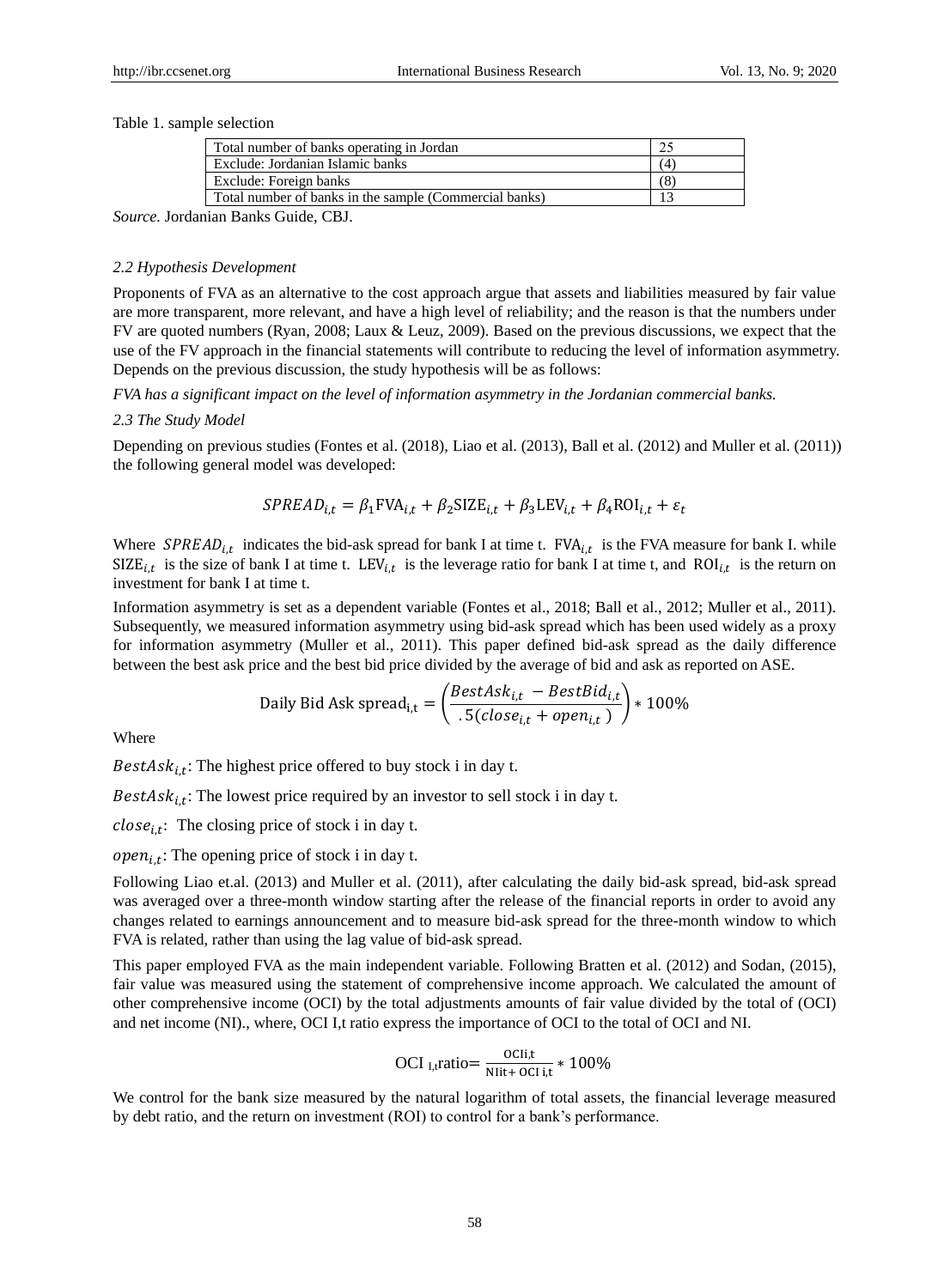# **3. Results**

# *3.1 Summary of Statistics*

Table 2 below shows the descriptive statistics of the study's variables.

Table 2. Descriptive statistics

|                            | <b>SPREAD</b> | <b>FVA</b>  | SIZE    | <b>LEV</b> | <i>ROI</i> |
|----------------------------|---------------|-------------|---------|------------|------------|
| Mean                       | 1.9113        | 5.9113      | 9.3958  | 6.2239     | 1.2729     |
| Median                     | 1.5282        | 5.1936      | 9.3274  | 5.9483     | 1.3824     |
| Maximum                    | 13.0242       | 87.8889     | 10.6582 | 10.1054    | 2.5055     |
| <b>Minimum</b>             | 0.3374        | $-385.6238$ | 8.5349  | 3.5529     | $-0.1659$  |
| Std. Dev.                  | 1.8992        | 42.3692     | 0.4355  | 1.2986     | 0.4882     |
| <b>Skewness</b>            | 0.3955        | $-1.8954$   | 0.9673  | 0.6937     | $-0.5163$  |
| Kurtosis                   | 3.0932        | 6.3843      | 3.4613  | 3.0108     | 3.1994     |
| Jarque-Bera                | 4.8697        | 65.4277     | 25.8621 | 8.2701     | 5.6591     |
| Probability                | 0.0776        | 0.0000      | 0.0000  | 0.0159     | 0.0593     |
| <i><b>Observations</b></i> | 104           | 104         | 104     | 104        | 104        |
| Cross sections             | 13            | 13          | 13      | 13         | 13         |

With respect to Bid-Ask Spread (SPREAD), the mean of the dependent variable—bid-ask spread—of the study sample during the period 2010–17 is 1.91%, and the median is 1.53%. SPREAD ranged between 0.34% and 13% with a standard deviation of 1.9%. These statistics indicate a relatively low level of information asymmetry among investors. However, the information asymmetry level differs significantly within the study sample. The mean of FVA, measured by OCI as a percentage is 5.91%, which indicates the modest effect of fair value adjustments on the income of Jordanian banks. However, the maximum and minimum value of FVA indicates the existence of significant differences among Jordanian banks in terms of FVA.

The average size of Jordanian commercial banks during the study period was 9.39 logarithms (about JD 2487 million). Maximum, minimum and standard deviation indicate differences in the size among Jordanian banks. The average leverage ratio of Jordanian commercial banks during the period was 6.2 times.

ROI ranged between  $-1.7\%$  and 2.5%, with a standard deviation of 0.5%, which reflected the differences in profitability within the sample.

Figure 1 shows the time-series trends of the SPREAD between 2010 and 2017. The average value of SPREAD is 2.3% in 2010, decreased to 1.6% in 2012, then increased to 2.1% in 2015. Broadly speaking, the behaviour of SPREAD during the study period might indicate an increased concern regarding information risk.



Figure 1. Bid-Ask Spread (2010–17)

Figure 2 shows the time-series trend of FVA between 2010 and 2017 measured by the OCI ratio; the increasing amounts of the independent variable starting at 2012 indicate the increasing importance of fair value adjustments.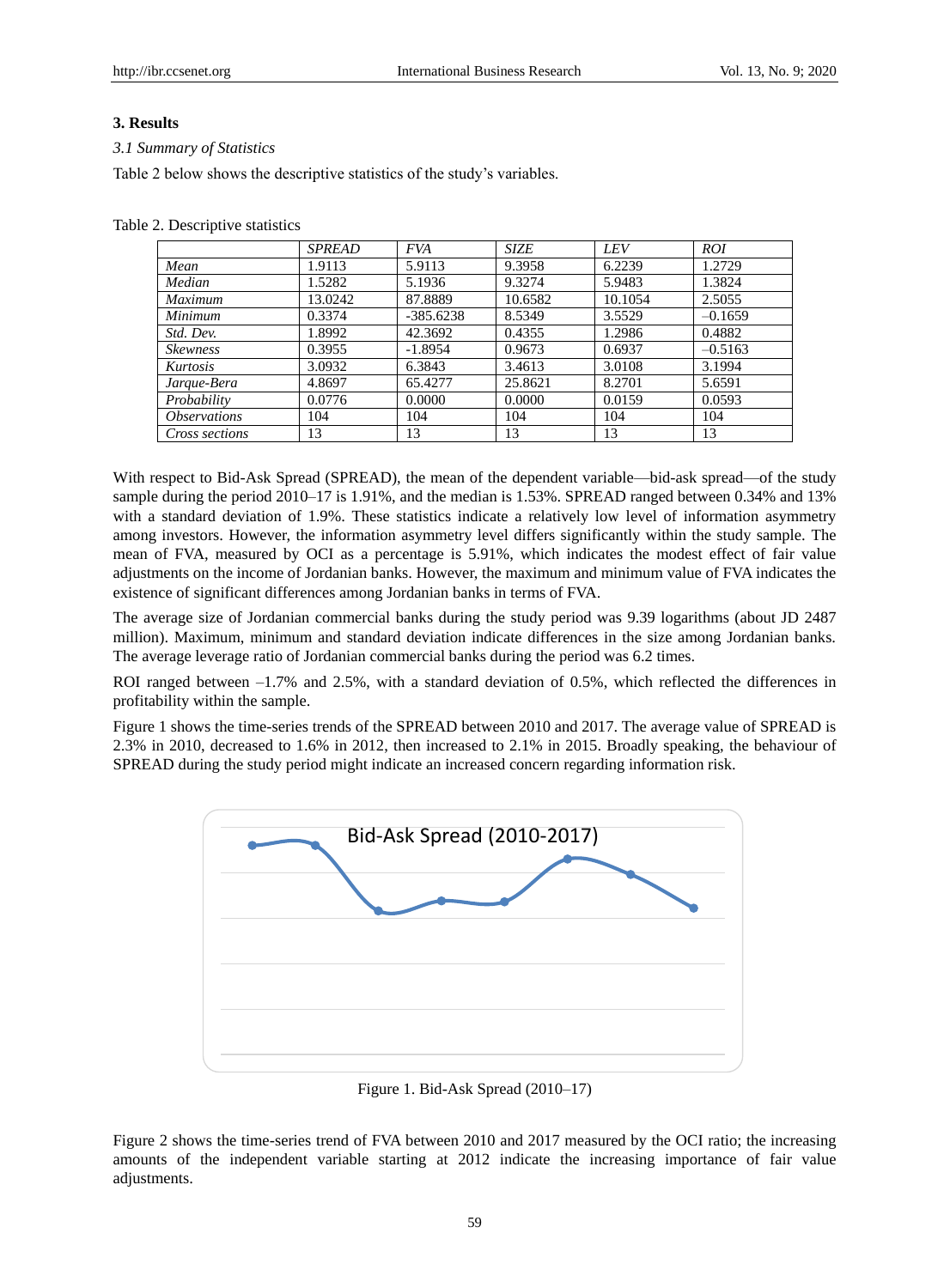

Figure 2. Fair Value Accounting (FVA) between 2010 and 2017

# *3.2 Pearson Correlation Matrix*

Pearson correlation matrix is presented in Table 3 indicates a negative correlation between the dependent and independent variables. However, the correlations among independent variables are relatively low, indicating the absence of multicollinearity.

|  |  | Table 3. Pearson correlation matrix |  |
|--|--|-------------------------------------|--|
|--|--|-------------------------------------|--|

|                  | SPREAD.  | $FVA$ <sub>t-1</sub> | SIZE. | LEV.     | ROI.  |
|------------------|----------|----------------------|-------|----------|-------|
| SPREAD.          | 1.000    |                      |       |          |       |
| $FVA_{t-1}$      | $-0.283$ | 1.000                |       |          |       |
| $SIZE_t$         | $-0.397$ | 0.213                | 1.000 |          |       |
| LEV              | 0.148    | $-0.184$             | 0.047 | 1.000    |       |
| $R\overline{OI}$ | $-0.188$ | 0.217                | 0.058 | $-0.356$ | 1.000 |

# *3.3 Regression Analysis Results*

The data we collected spanned both time-series and cross-section, as such, and we employed the panel data regression and the generalized least square as an estimator. The use of panel data regression allows us to capture the changes in investors' behaviour over the study period. Moreover, it controls for unobserved heterogeneity and differences among the cross-section units and is seen to enhance the accuracy of parameter estimates due to greater degrees of freedom and less multicollinearity (Hsiao, 2002).

Table 4 presents the regression results. Consistent with previous studies (Fontes et al., 2018; Muller et al., 2011; Vergauwe & Gaeremynck, 2019), we find that FVA is significantly negative (Coefficient  $= -0.1011$ ; Prob  $=$ 0.0000), which means that fair value numbers are considered of high quality to investors. In other words, the disclosure under IFRS13 would enhance the informational value of accounting numbers, which in turn motivates investors to decrease the bid-ask spread. SIZE and ROI show a significant negative direction (coefficient  $=$   $-$ 1.2437; Prob **=** 0.0000; Coefficient = –0.2393; Prob **=** 0.0169, respectively), indicating that larger and more profitable banks have lower spread than smaller and less profitable banks. These findings are consistent with previous studies because larger and profitable banks have higher trading volumes, which reduce the difference between the bid price and ask price. We failed to find a significant effect of leverage as banks are considered highly leveraged companies, thus the leverage ratio doesn't affect investors' concerns.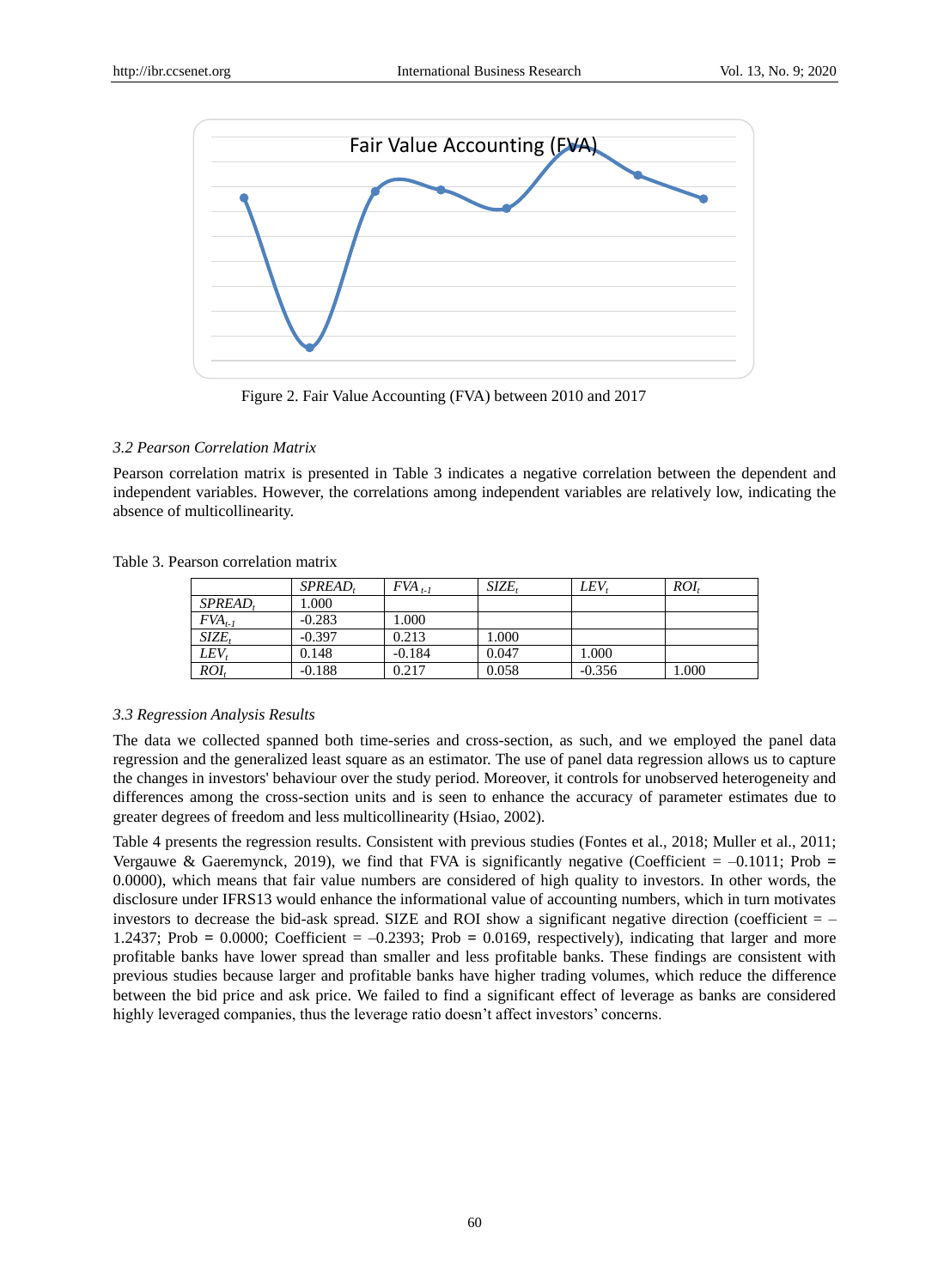| Variable                                                                                                        | Coefficient           | t-Statistic | Prob.      |  |  |
|-----------------------------------------------------------------------------------------------------------------|-----------------------|-------------|------------|--|--|
| C                                                                                                               | 9.7533                | 7.5391      | $0.0000*$  |  |  |
| <b>FVA</b>                                                                                                      | $-0.1011$             | $-5.8008$   | $0.0000*$  |  |  |
| <b>SIZE</b>                                                                                                     | $-1.2437$             | $-8.7269$   | $0.0000*$  |  |  |
| <b>LEV</b>                                                                                                      | 0.0006                | 0.7486      | 0.5586     |  |  |
| ROI                                                                                                             | $-0.2393$             | $-2.4089$   | $0.0169**$ |  |  |
| *Sig at .01 level                                                                                               | ** sig at $.05$ level |             |            |  |  |
| R-squared                                                                                                       | 0.6279                |             |            |  |  |
| <b>Adjusted R-squared</b>                                                                                       | 0.5993                |             |            |  |  |
| S.E. of regression                                                                                              | 1.2068                |             |            |  |  |
| Durbin Watson stat                                                                                              | 1.9146                |             |            |  |  |
| F statistic                                                                                                     | 33.2375               |             |            |  |  |
| Prob (F-statistic)                                                                                              | 0.0000                |             |            |  |  |
| $SPREAD_{i,t} = \beta_1 FVA_{i,t} + \beta_2 SIZE_{i,t} + \beta_3 LEV_{i,t} + \beta_4 ROI_{i,t} + \varepsilon_t$ |                       |             |            |  |  |

#### Table 4. Regression results

\*Using White (1980) heteroscedasticity standard errors and covariance.

# **4. Conclusions**

Following the issuance of IFRS13: Fair Value Measurement, many researchers have examined the impact of FVA on different indicators regarding the usefulness and content of accounting information, including the impact of FVA on information asymmetry. This paper examines the impact of using FVA on information asymmetry with a focus on whether FVA, as mandated by IFRS13, would increase or decrease information asymmetry. data for the period 2010–2017 is obtained from thirteen Jordanian commercial banks listed on the ASE. This paper found evidence that FVA has a significant negative impact on information asymmetry, which reflects its informational value to investors. Although our findings suggest that mandating the use of fair value numbers is beneficial, this paper suffers from several limitations. First, the sample is limited to the banking sector only, which is characterized by strict governance regulations under the supervision of the Jordanian Central Bank. Therefore, we cannot generalize the results to other sectors. Second, we employed the bid-ask spread as a sole variable as the proxy for the information asymmetry which might not reveal the same results, for which, we suggest two future researches. The first one is to conduct a comparative study among sectors to capture the cross-sector differences, and the second is to examine the impact of the three fair value levels independently.

#### **References**

- Ball, R., Jayaraman, S., & Shivakumar, L. (2012). Mark-to-market accounting and information asymmetry in banks. *Journal of Accounting &Economics*, *53*, 136-66. https://doi.org/10.1016/j.jacceco.2011.11.005
- Barth, M., Beaver, W., & Landsman, W. (2001). The relevance of the value relevance literature for financial accounting standard setting: Another view. *Journal of Accounting and Economics*, *31*(1), 77-104. https://doi.org/10.1016/S0165-4101(01)00019-2
- Bratten, B., Causholli, M., & Khan, U. (2012). *Fair Value Accounting and the Predictive Ability of Earnings: Evidence from the Banking Industry*. https://doi.org/10.2139/ssrn.2165996
- Colly, L. Y., Wright, S., & Evans, E. (2018). Is I love you guys fair value information relevant to investment decision-making: Evidence from the Australian agricultural sector? *Australian Journal of Management*, *43*(4), 555-74. https://doi.org/10.1177/0312896218765236
- Deegan, C., & Unerman, J. (2012). *Financial accounting theory* (2nd ed.). London, UK: McGraw-Hill.
- Dignah, A., Abdul, L., Radziah, A. K., Zulkefly, & Abdul-Rahman, A. (2016). Fair value accounting and the cost of equity capital of Asian banks. *Jurnal Pengurusan*, *48*, 125-35. https://doi.org/10.17576/pengurusan-2016-48-10
- Fontes, J. C., Panaretou, A., & Peasnell, K. V. (2018). The impact of fair value measurement for bank assets on information asymmetry and the moderating effect of own credit risk gains and losses. *The Accounting Review*, *93*(6), 127-47. https://doi.org/10.2308/accr-52070
- Hsiao, C. (2002). *Analysis of panel data* (2nd ed.). Cambridge, NY: Cambridge University Press.
- Hui-Sung, K., & Wei, T. (2014).The effect of IFRS information asymmetry and corporate governance on the quality of accounting information. *Asian Economic and Financial Review*, *4*(2), 226-56.